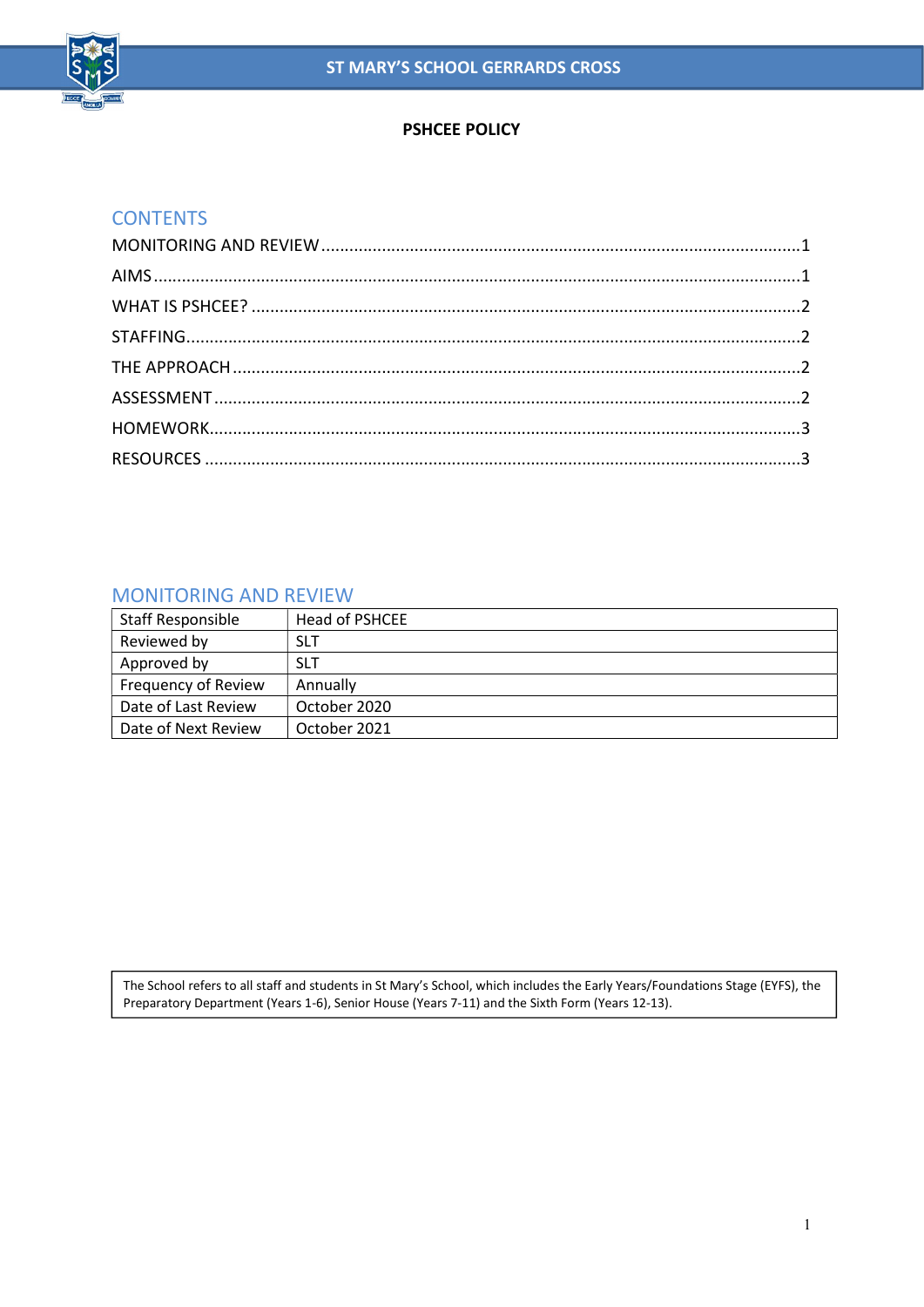

## AIMS

- To enable the development of the self awareness, self confidence and self esteem of each pupil and contribute to their personal development
- To encourage the pupils to develop a respect for others and an acceptance that all members of society should be equally valued regardless of gender, ethnic origin or social background
- To encourage pupils to distinguish right from wrong, to consider the implications of their actions upon themselves and others, to take responsibility for their actions, so as to be able to make good choices
- To encourage the pupils to respect the law and to develop for themselves a set of socially acceptable values to govern their behaviour
- To support the work of form tutors wherever possible
- To reinforce and support the work of subject teachers
- To provide specialist information in areas of Relationship and Sex Education, Health, Citizenship, Finance and Careers
- To develop a knowledge of how society works and an understanding of the responsibilities of a citizen within a range of different communities

### WHAT IS PSHCFF?

Personal, Social, Health, Citizenship and Economic Education is a preparation for life. Its content covers issues that do not have a place in the other timetabled subjects or issues that need reinforcement. Its approach allows for the development of the individual as an informed, confident and considerate member of society.

Personal issues encourage self-awareness in order to develop self esteem and personal wellbeing; social issues investigate the working of society and the individuals within it; health education issues provide a forum for discussion and an opportunity to reinforce factual information on health matters and citizenship issues help to create good citizens.

Careers Education and Guidance is an integral part of the PSHCEE programme.

# STAFFING

Year 1 to Year 13 have timetabled periods of PSHCEE / Careers. There is an annual review, to develop the curriculum.

# THE APPROACH

The PSHCEE programme provides information and encourages research but its main approach is through discussion. Teaching methods include: case studies, problem solving, questionnaires, group work, role play, metacognition and ICT. Audio visual material is also used and outside speakers are invited where appropriate.

Appropriate attitudes and communication skills are encouraged by the enforcement of the following rules:

- All contributions are valued
- Confidentiality of discussions as appropriate
- Dismissive comments or disrespectful behaviour are challenged
- All pupils are given the opportunity to be listened to
- Everyone is given the opportunity to remain silent if they wish to

# ASSESSMENT

Assessment of effective learning is mainly through informal observation, discussion and quizzes or activities. Written work is sometimes produced which is usually recorded in their exercise books.